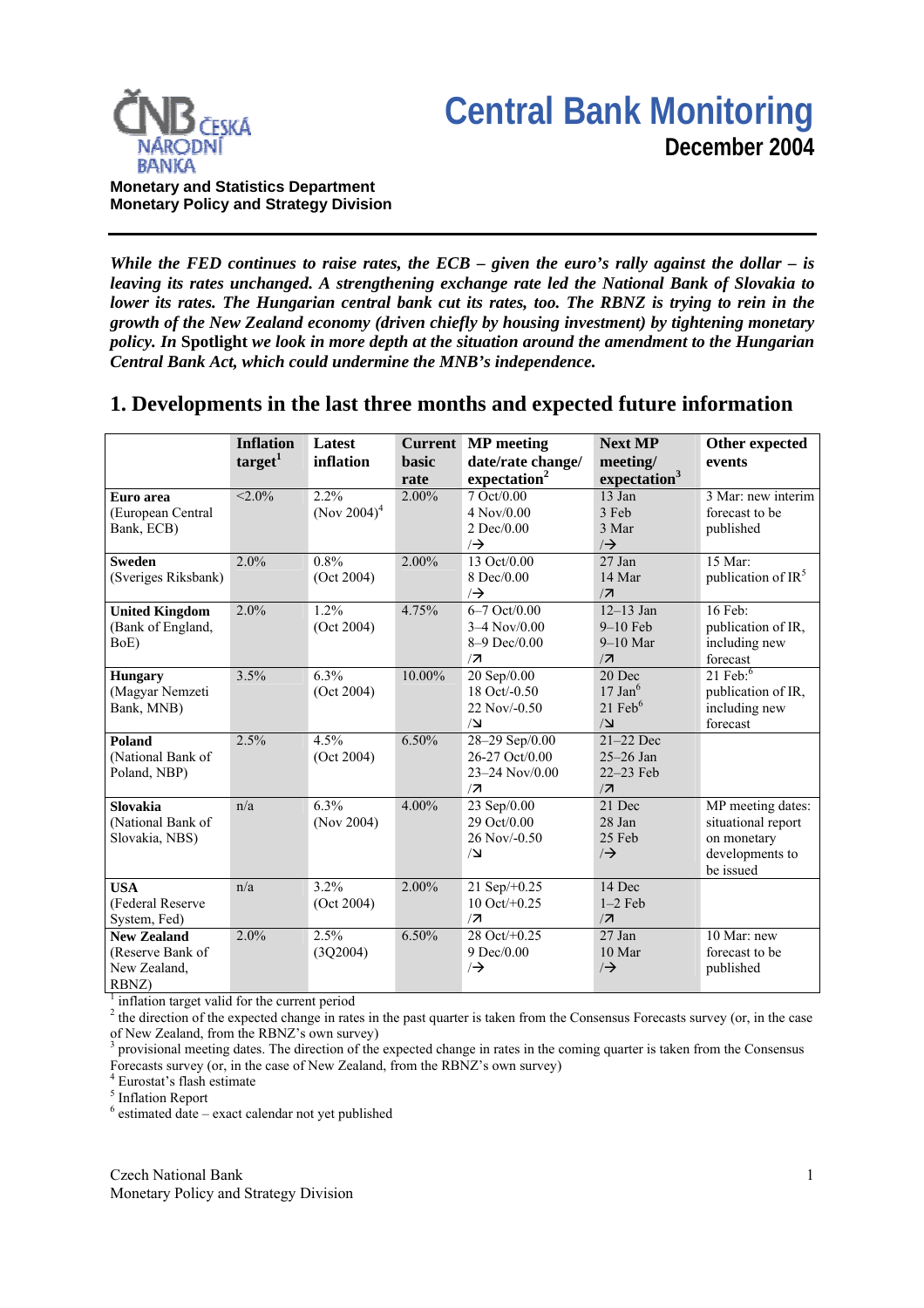## **Central Bank Monitoring Central Bank Monitoring Central Bank Monitoring Central Bank Monitoring Central Bank Monitoring Central Bank Monitoring Central Bank Monitoring Central Bank Monitoring Central Bank Monitoring Centr**

## **2. News**

#### **[ECB speaks out against strong euro](http://www.ecb.int/pub/pdf/other/041124_reply_to_mep_cirino_signeden.pdf)**

ECB President Jean-Claude Trichet made repeated verbal interventions in November against the euro's growing strength against the dollar, describing it as "brutal" and "unwelcome". His comments had only a temporary effect, however, and so the calls for market intervention by the ECB are growing louder. Given the Fed's restrained stance, it is unlikely that it would back any ECB intervention.

#### **[BoE reforms its money market operations …](http://www.bankofengland.co.uk/pressreleases/2004/134.htm)**

The BoE published a study in November proposing changes in the way it conducts monetary policy. The objective of the reforms is to ensure flexible, efficient and transparent monetary policy-making. The main change is a switch from daily two-week-maturity repos to weekly one-week-maturity repos. This would mean that instead of the current twenty or so auctions a month, only four or five would be held, one of which would always end on the date of the Monetary Policy Committee meeting. This change is intended to reduce the difference between market rates and the rates announced by the bank and to decrease the possibility of risk-free profit.

#### **[... and axes its banking services](http://www.centralbanking.com/)**

As part of an earlier announced measure to concentrate more on its core purposes – monetary policy and financial stability – the BoE is to withdraw from providing financial services (keeping accounts and settling transactions) to commercial and state customers such as government departments, building societies and other companies. The BoE envisages this happening in around two years' time. Apart from BoE staff, the sole exception will be Huntingdon Life Sciences, an animal testing company, which will continue to bank with the BoE. High street banks are refusing to provide services to this company after being targeted by animal rights extremists.

#### **[Magyar Nemzeti Bank defends its independence ...](http://english.mnb.hu/Resource.aspx?ResourceID=mnbfile&resourcename=kozl_20041124_1_en)**

An amendment to the MNB Act tabled by the Hungarian government and passed by parliament has introduced several measures that could undermine the MNB's independence. See the *Spotlight* section for more details.

#### **[... and sets target for 2006](http://english.mnb.hu/Engine.aspx?page=mnben_sajtokozlemenyek&ContentID=6217)**

In the context of the amendment to the MNB Act, it is interesting to note that at the start of November the MNB and the government jointly set a new inflation target for the end of 2006 of  $3.5\% \pm 1$ percentage point. The new target is at the same level as the 2003 and 2004 targets, but 0.5 percentage point lower than the 2005 one.

#### **[National Bank of Poland publishes monetary policy guidelines for 2005](http://www.nbp.pl/en/publikacje/o_polityce_pienieznej/zal2005a.pdf)**

The NBP has been publishing such guidelines – intended primarily to set out the central bank's objectives for the coming calendar year – since 2000. For the first time the new Monetary Policy Council drew up the guidelines for next year. For this reason they contain an interpretation of the inflation target published in *Monetary Policy Strategy beyond 2003* (2.5% ± 1 percentage point). The guidelines state explicitly, among other things, what sort of shocks monetary policy will react to, and when it will react only to their second-round effects and when to their primary effects as well. It also specifies the current monetary policy transmission lag  $(5-7)$  quarters) and generally emphasises forward-looking monetary policy.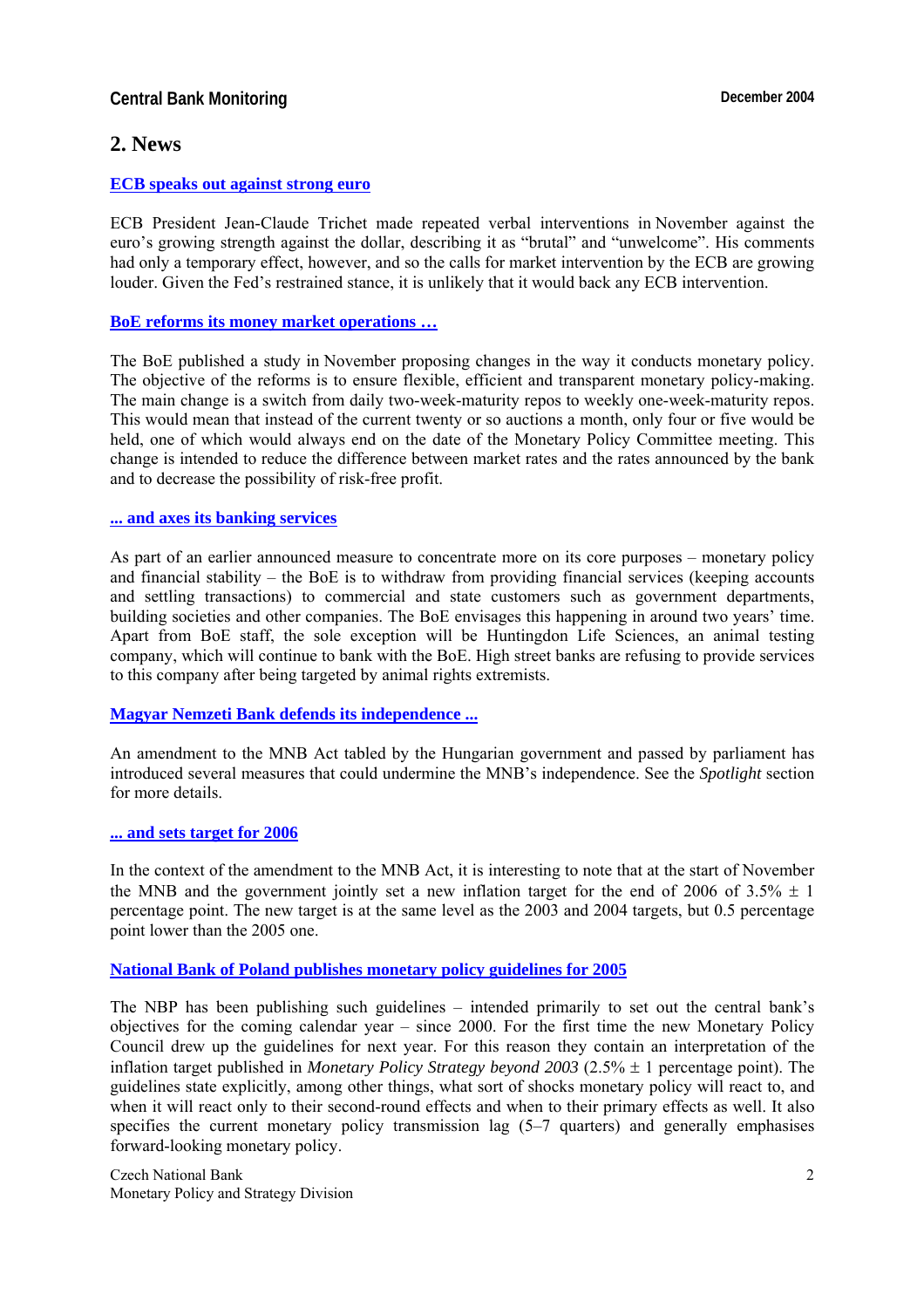## **Central Bank Monitoring Central Bank Monitoring Central Bank Monitoring Central Bank Monitoring Central Bank Monitoring Central Bank Monitoring Central Bank Monitoring Central Bank Monitoring Central Bank Monitoring Centr**

#### **[National Bank of Slovakia changes Board line-up](http://www.nbs.sk/PRESS/PR041201.HTM)**

At the end of September, the Slovak government appointed four new members to the NBS Bank Board. Mr Peter Ševčovic and Mr Ladislav Balko took up their new posts at the start of October and Mr Martin Barto began at the start of December. Mrs Milena Koreňová will assume her duties at the start of January. As Slovakia plans to join the euro area in 2009, the appointments are unlikely to lead to any major change in the NBS's monetary policy system.

#### **[Riksbank alters its management method ...](http://www.riksbank.com/templates/Page.aspx?id=14274)**

In October, the Riksbank's Executive Board decided to change the way the bank is managed. The Board members' current responsibility for running individual departments within the bank was giving rise to excessively close links between the Board members and their departments, leaving them without enough scope to focus on their work on the Riksbank's central policy areas, namely monetary policy and the payment system. The Board therefore decided to replace this responsibility for running departments with responsibility for specific tasks, such as the publication of the Inflation Report and Financial Stability Report and the preparation of background material for the Board's monetary policy decisions. The day-to-day operations of the bank will be managed by a management group consisting of heads of departments. The chairman of this management group will be the head of the General Secretariat, Mats Galvenius.

#### **[... and refines its Financial Stability Report](http://www.riksbank.com/pagefolders/17075/ER04_3.pdf)**

The Riksbank can be described as a pioneer in the financial stability area. In 1997 it was the first central bank to publish a separate publication devoted to this issue, and it was one of the first to put in place new procedures to deal with financial crises. This year the Riksbank voluntarily subjected its Report to an independent assessment, culminating in ten specific recommendations. These include more detailed analysis of the nonbank financial sector (most notably the insurance sector), macroeconomic developments in neighbouring countries and analysis of the effect of public policy on the vulnerability of the financial system.

More and more central banks are publishing financial stability reports (FSRs). Two banks issued their first FSRs in October alone (the [NBS](http://www.nbs.sk/ZAKLNBS/SFS2003A.PDF) and th[e RBNZ\).](http://www.rbnz.govt.nz/finstab/fsreport/fsr_oct2004.pdf) The Czech National Bank published its first such report in January 2004.

#### **[China puts brakes on economy by raising rates](http://www.pbc.gov.cn/english//detail.asp?col=6400&ID=453)**

The People's Bank of China (PBC) raised interest rates in October, the first change in nine years. The measure is aimed at reining in economic growth, which is close on 10% at present. The step meanwhile prompted speculation that the next step might be a relaxation of China's fixed exchange rate, as the expected subsequent appreciation would depress economic growth. However, PBC representatives say that the move towards a more flexible yuan will proceed only gradually. The most recent step in this direction was a decision to increase the ceiling on the amount of currency people can take out of China from 6,000 yuan to 20,000 yuan.

#### **[Romania opts for more flexible exchange rate](http://www.bnro.ro/En/Press/E20041102dob.htm)**

The National Bank of Romania (NBR) decided at the end of October to limit its interventions in the forex market and to stop publishing its exchange rate appreciation forecast. This decision is in line with the NBR's overall strategy to switch to inflation targeting in mid-2005 and with the gradual liberalisation of Romania's capital account. The NBR believes that a continuing real appreciation trend will foster a further fall in inflation.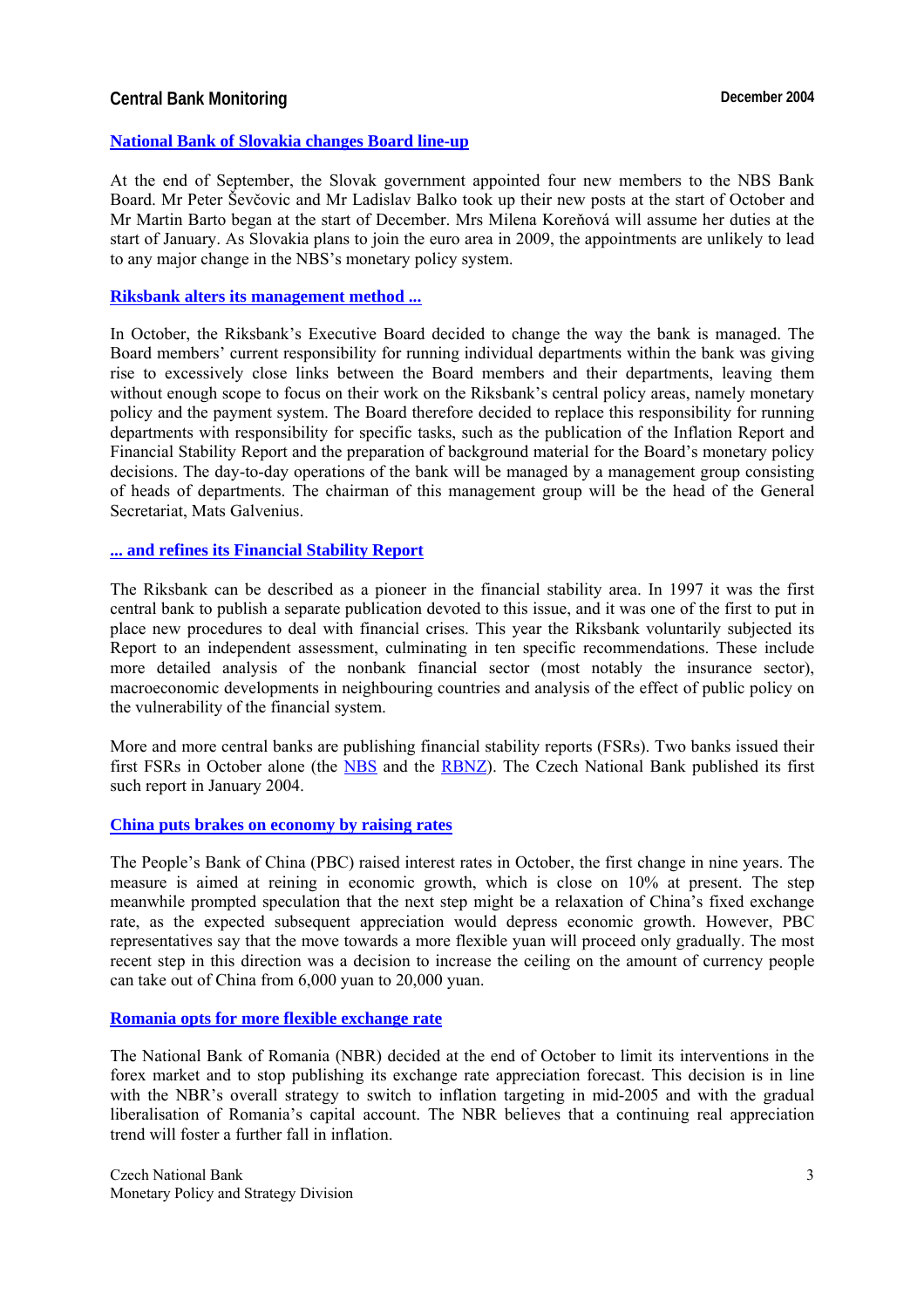# **3. Spotlight: Magyar Nemzeti Bank defends its independence**

*Since October the Hungarian central bank has been facing a threat of reduced independence. An amendment to the MNB Act tabled by the government and passed by parliament has introduced several measures that could undermine the MNB's independence.* 

### **Events leading up to the proposed amendment**

The first signs of a rift between the government and the central bank emerged in the early autumn, just days after the appointment of the new government. First, Finance Minister Tibor Draskovics made remarks criticising central bank policy. Then the Hungarian parliament rejected the MNB's report on measures taken in 2002 and 2003. And then the bank came under heavy criticism from Prime Minister Ferenc Gyurcsany. The ruling party has thus taken quite an outspoken stance on the MNB, accusing it of harming the Hungarian economy through inadequate economic policy co-ordination and monetary policy inflexibility. The conflict between the socialist government and the MNB had been bubbling away since 2002, but was kept under control by the previous independent premier, Peter Medgyessy.

### **The gist of the amendment**

The conflict resulted in a government bill to amend the MNB Act. The Hungarian parliament began debating the bill on 20 October and passed it in slightly revised form on 22 November. At the end of November the President sent the amendment back to parliament to be rewritten, but did not ask the Constitutional Court to review it. This has opened the door for the ruling party to approve it again, at which point it will enter into force. Parliament can be expected to pass it by the end of this year.

The proposed amendment to the MNB Act is the fifth since May 2002, a fact which, according to the MNB, in itself endangers monetary policy stability. The amendment contains several provisions that can be interpreted a loss of part of the MNB's independence from the government.

The main bone of contention is a change in the way the MNB's Monetary Council members are appointed. The number of members is to be increased from seven to nine to nine to eleven, and the way in which they are appointed (and dismissed) is to change. Previously, the Governor was nominated by the Prime Minister, while the three Deputy Governors were ex officio members and the five other members were nominated by the Governor after consultation with the Prime Minister. Following the changes, the Governor will still be nominated by the Prime Minister, but there will be only one ex officio member. Four members will be nominated by the Governor (with the Prime Minister having a right of veto) and the remaining three to five by the Prime Minister (without the Governor having a right of veto). The appointments themselves will be made by the President, who, as previously, will not have the power to reject those nominated.

The government's role in appointing the Council does not in itself endanger the bank's independence, as a similar approach is applied in other countries (for example, four members of the BoE's MPC are appointed by the Chancellor of the Exchequer). But the circumstances and arguments used to justify this change give rise to concerns that the new rules will undermine the MNB's independence. Above all, the government's argument that it is unhappy with the decisions of the current Council is, according to the MNB, directly at odds with the domestic and European legislation requiring Council members to be independent. The MNB is also concerned about the high number of Council members proposed, which could impair the Council's decision-making efficiency. Under the amendment's transitional provisions, which allow the government to appoint new Council members before the term of office of the current Deputy Governors elapses, the number of members could rise to as many as 13.